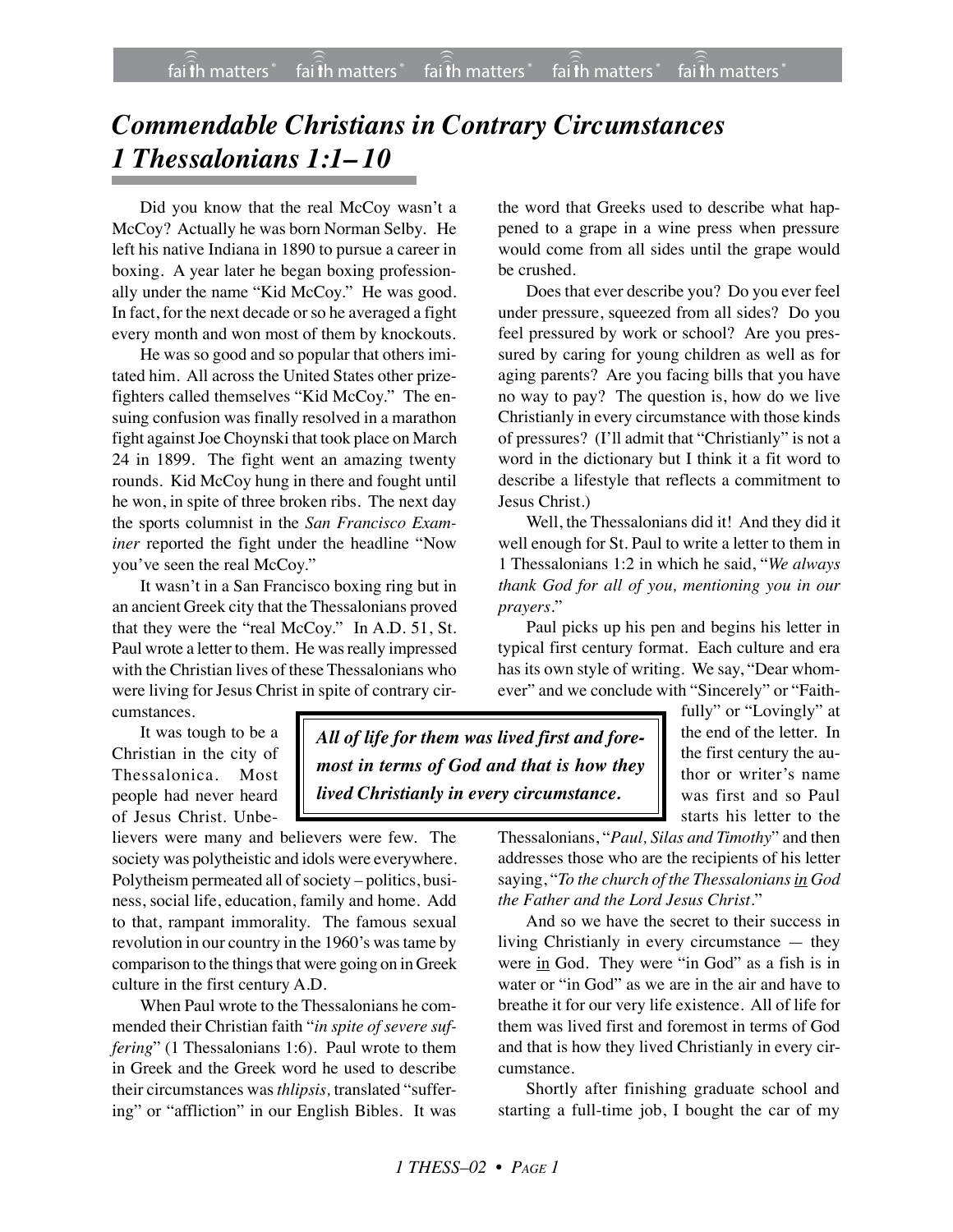dreams — a new Volvo. I was determined to give the car the best possible care so it would last as long as possible. I resolved to do all of the maintenance that was recommended by the manufacturer. So I took it in for the first treatment and it was expensive. I knew I was in trouble for two reasons. The air filter they put in had five-inch letters that said "UP." When I saw the mechanic put those letters down, I had doubts about his level of competence. But I was even more concerned when after the tune-up the car went seventeen miles and then completely quit and had to be towed back in. This was a car that was running perfectly before the tuneup!

I figured that I could do at least that well myself without his help and without the high fees. So I went to the store and I bought all the tools that I needed to do my own tune-up. I even bought a book called Auto Repair for Dummies. I learned that essential to how a car runs is the timing and that the timing is set in terms of an arrow near the front of the engine labeled "TDC" which stands for "top dead center." If the timing is off, you can buy new spark plugs and get new points and have everything exactly the way it's supposed to be, but the car will not run well; in fact, it may not even start at all. You must begin with having the timing right in relationship to "top dead center."

The same thing goes for our Christian lives. Top center for us is God. We must first be centered on him or the rest of life can never be tuned and we'll never run smoothly. We can make every other adjustment and life will still be a rough ride until we are centered on God! That's what the Thessalonians did and that's why they were able to live Christianly in every circumstance. They were centered "*in God the Father and the Lord Jesus Christ*."

I often see people who are tuning up all different parts of their lives. They want to get their finances fixed up so they see a financial counselor and cut up their credit cards, but life is still quite bumpy because they have not yet centered upon God. There are other people that need to fix up family relationships so they read books, go to seminars and get fine counsel, all of which is very good, only to discover that tuning up even that part of life is not enough to put life where it ought be. Others try to tune up their lives through a diet or exercise program or system of goals, none of which seem to be quite adequate because their lives are not centered upon God. The Thessalonians who were "in God" learned how to live Christianly in every circumstance of life by being centered upon him.

Now you may ask, "How do we do that?" I can only give my personal experience. I set aside a time every day, preferably early in the morning, to be alone with God. I have a prayer list that begins, "Center on God." I meditate on him. I reflect upon the truths of scripture for I want my centering upon God to be on his terms and not on my terms. I confess my sins and claim the forgiveness that has been promised through Jesus Christ. I go through my appointments for the day and commit them to God. I pray about my family, my finances and health and all of the circumstances of my life to bring them into line with the person and power of God — to center myself and all of life on God.

Sometimes I think of it in terms of a grade school experiment. Do you remember sprinkling a bunch of metal filings on a piece of paper and then the teacher would have you take a magnet and put it underneath the paper? All of those metal filings would line up in relationship to the power of the magnet. You could move the magnet back and forth underneath the paper and all of the little tiny pieces of metal filings would follow it around and stay in a line in terms of the power of the magnet.

Likewise, I seek to have every part of my life aligned in terms of the power of God so that I may be centered upon him. That's the way the Thessalonians lived. That's why they were able to live Christianly in every circumstance because they were God-centered.

Paul continues in 1 Thessalonians 1:3-5 and 10, recognizing the second way that the Thessalonians lived Christianly in every circumstance — by being faith-motivated. These verses are loaded with expressions of faith. Verse 3 says that their work was "*produced by faith*" and that they endured, that is they hung in there in tough times, because of their "*hope in our Lord Jesus Christ*." Verse 4 says that they believed that they were specially chosen by God. The Thessalonians were happier because they were chosen by God! Verse 5 tells us that their faith included the gospel of Jesus Christ and the power of the Holy Spirit "*and with deep conviction*." This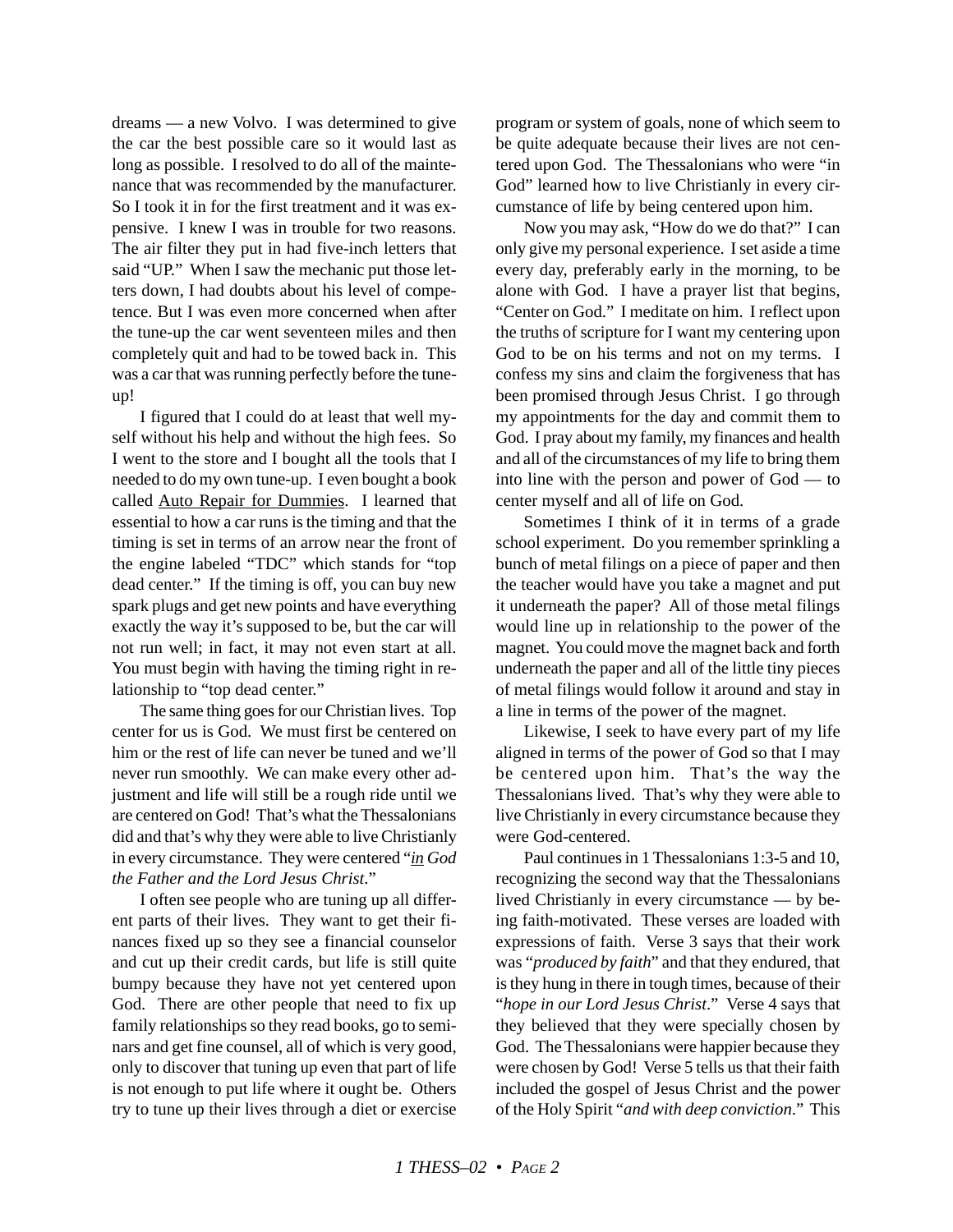was not some kind of superficial faith; this was with deep conviction. Then in verse 10 we read about the waiting "*for his Son from heaven, whom he raised from the dead – Jesus, who rescues us from the coming wrath*."

They believed that when the pressures were great, when the suffering was real, God was taking care of them. They really believed that the gospel is true, that the Spirit is strong, that they were chosen and that Jesus was returning some day to claim them and take them to heaven. They believed these things with deep conviction. They believed with all their hearts that whatever the worst things were that were to come, they would be preserved from the wrath to come. In other words, they took all of their problems and compared them to all of God's promises. When they saw the comparison, they had the faith to believe that they could claim that power and truth and live Christianly in every circumstance.

The same works for you and me. Whatever we're up against this week, as painful or as difficult as it may be, the truth of it is that if we're faithmotivated, if we really believe all that God says, then, we too, may live Christianly in every circumstance. How do we do it? Well, we believe. We believe that God chose us; we believe that the Holy Spirit has power; we believe with all our hearts that Jesus Christ will one day come from heaven for us; we believe that we are safe from whatever the worst is that is yet to come. We believe it because it is true. And when motivated by this kind of faith, we can do more than just survive — we can live Christianly in every circumstance.

Once while on vacation I read Ken Follet's book, On Wings of Eagles. It is the true story about two employees of Electronic Data Services imprisoned in Tehran during the fall of the Shah and the team to rescue his employees out of the Iranian prison. It's quite a story!

Do you know what kept those two men going when the food was bad, the conditions miserable, when they were plagued with fear and loneliness? Hope! They received word that Perot was going to help them. He sent messages, money and at one point he even visited them. He promised that he would rescue them. It was because of that hope that they were able to survive through extraordinarily difficult circumstances until they were rescued. All because they believed that a multimillionaire from Texas would keep his promise.

The Thessalonians had their faith in someone a whole lot better and richer than H. Ross Perot. They had faith in Jesus Christ himself and they got messages and help from him. Jesus encouraged them and promised that someday he would come and take them to heaven. It was because of their faith in Jesus Christ and the promises that he made that they were motivated to live Christianly in every circumstance.

Paul's pen continues in verses 6 through 9, giving a third way that those commendable Thessalonian Christians lived Christianly in contrary circumstances. They were action-oriented. We remember that they were God-centered— and that's great, and they were faith-motivated — and that was so very helpful. But they also did something. They were active, not passive.

There are some people who claim that they are God-centered and that God is the most important person in their lives, and that's wonderful. They say they are faith-motivated, that they believe all that the Bible says and all that Jesus Christ promises, but they don't do anything about it. But not so for these Thessalonians. They did something.

rise of the Ayatollah. Imagine what it was like to be an American in an Iranian prison with no charges filed against you, bail set at 13.5 million dol-

lars, civil war in the streets, and the U.S. Embassy saying it can't help.

The owner of Electronic Data Services, the flamboyant Texas millionaire H. Ross Perot, took things into his own hands and hired a paramilitary

*We need to take responsibility and be actionoriented Christians and apply what we believe.* Paul tells us that at first they imitated Paul's Christianity until they got going enough to imitate Jesus Christ him-

self. Kind of like priming a pump to get it started. They did something.

Then we're told in these verses that they welcomed the teaching of Christian truth with joy they were thrilled about it. They lived out their God